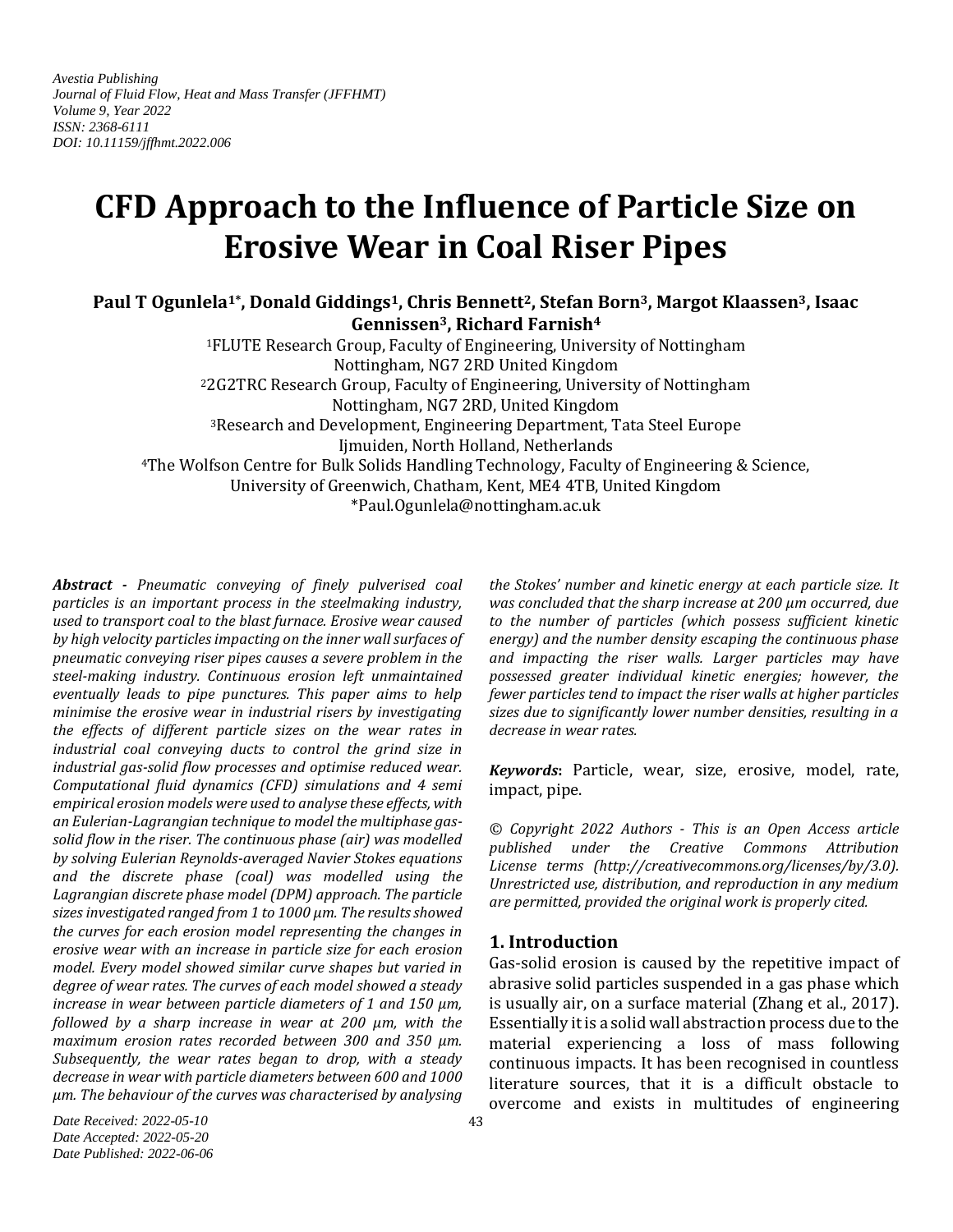processes, especially involving any kind of pipeline process that transports solid particles such as gas lift systems, pneumatic conveying processes, valves, hydraulic turbine, compressor pumps, etc. The material erosion rate in gas-solid erosion is based on an aggregation of parameters such as the impact angle and velocity of impact. A great number of interrelated parameters, however, seem to construct the basis for the most affecting parameters such as the properties of the erodent (Crocker, 2014). In order to fully grasp the gassolid erosive wear phenomena, we need to clearly analyse and clarify the fundamentally intertwined erosion mechanism. The result could be the total prevention, or at least the significant minimisation of erosive wear in gas-solid and other multiphase flow processes.

A study carried out by Lynn et al. (1991) observed the particle size effect on P110 steel in slurry pot tests. When looking at the kinetic energy of the particles, they concluded that the erosive wear rate is proportional to the bulk kinetic energy of particles after carrying out direct impingement tests. More recently, Jafari & Hattani (2019) in their work have tried to correlate the erosion rate wear with various parameters such as impact angle, impact velocity as well as the general shape and size of solid particles using discrete element modelling. There is a consensus that the wear rate rises, the greater the size of the solid particles. Furthermore, researchers such as Fourvy & Merhej (2013), use an equation to show a power-law relationship between the erosion rate and the mean size of solid particles; however, the size ranges in which these equations are valid are too narrow to be considered practical for industrial use.

This study aims to investigate the effects of particle size on erosive wear during the pneumatic transport of coal particles using air in an industrial scale riser pipe. A computational fluid dynamic (CFD) approach is taken, coupled with the use of existing empirical erosive wear models. Although there is no existing erosive wear model that can accurately predict wear in any given scenario, similarities in the results from multiple existing models can help provide a more accurate and clear view of the effect of a much wider range of particle sizes on erosive wear. Research has highlighted four distinct and widely accepted erosive wear models that will be used in this study to investigate the effects of particle size on erosive wear in industrial coal riser pipes.

## *The Generic Model*

The generic model is the default erosion fluid dynamics model embedded in ANSYS FLUENT developed by Hamed & Tabakoff (2006) and is mainly based on the particle's size, impact angle and impact velocity. The Generic model is shown in Equation 1.1 below.

$$
ER = \sum_{p=1}^{N_{trajectory}} \frac{m_p C(d_p) f(a) v_p^n}{A_{face}}
$$
(1.1)

Where;  $m_p$  is the mass flow rate of the particles, f  $(\infty)$  is the impact angle function,  $C(d_p)$  is a concentration function in terms of the particle diameter,  $v_p$  is the particle impact velocity and n is the velocity exponent.

#### *The Finnie Model*

The Finnie model was developed by Finnie (1960) aimed to predict the wear caused by particles impacting a surface. This model takes impact angle and velocity as the underlying factors that influence wear and is shown in Equation 1.2 below.

$$
E = kVf(\theta) \tag{1.2}
$$

Where, E is mass of eroded material,  $V_1^n$  is the velocity of the impacting particle, and  $f(\gamma_1)$  is the following function of the impact angle:

$$
f(\gamma_1) = \begin{cases} \frac{1}{3}\cos^2(\gamma_1), & 18.5 \le \gamma_1 \le 90^\circ \\ \sin(2\gamma_1) - 3\sin^2(\gamma_1), & \gamma_1 < 18.5^\circ. \end{cases}
$$
 (1.3)

The value of n is often contested between different experiments, but is usually chosen to be around 2 when considering metals (Brown, 2006). The Finnie model is more suited for ductile materials where there are dominant changes in impact angles and velocity.

#### *The Oka Model*

The Oka model is a three-part equation developed by Oka & Yoshida (2005). This model aims to provide a more realistic correlation by including the effect of wall material hardness and is shown below.

$$
E(\alpha) = g(\alpha)E_{90} \tag{1.4}
$$

$$
g(x) = (\sin \alpha)^{n_1} (1 + Hv(1 - \sin \alpha))^{n_2}
$$
 (1.5)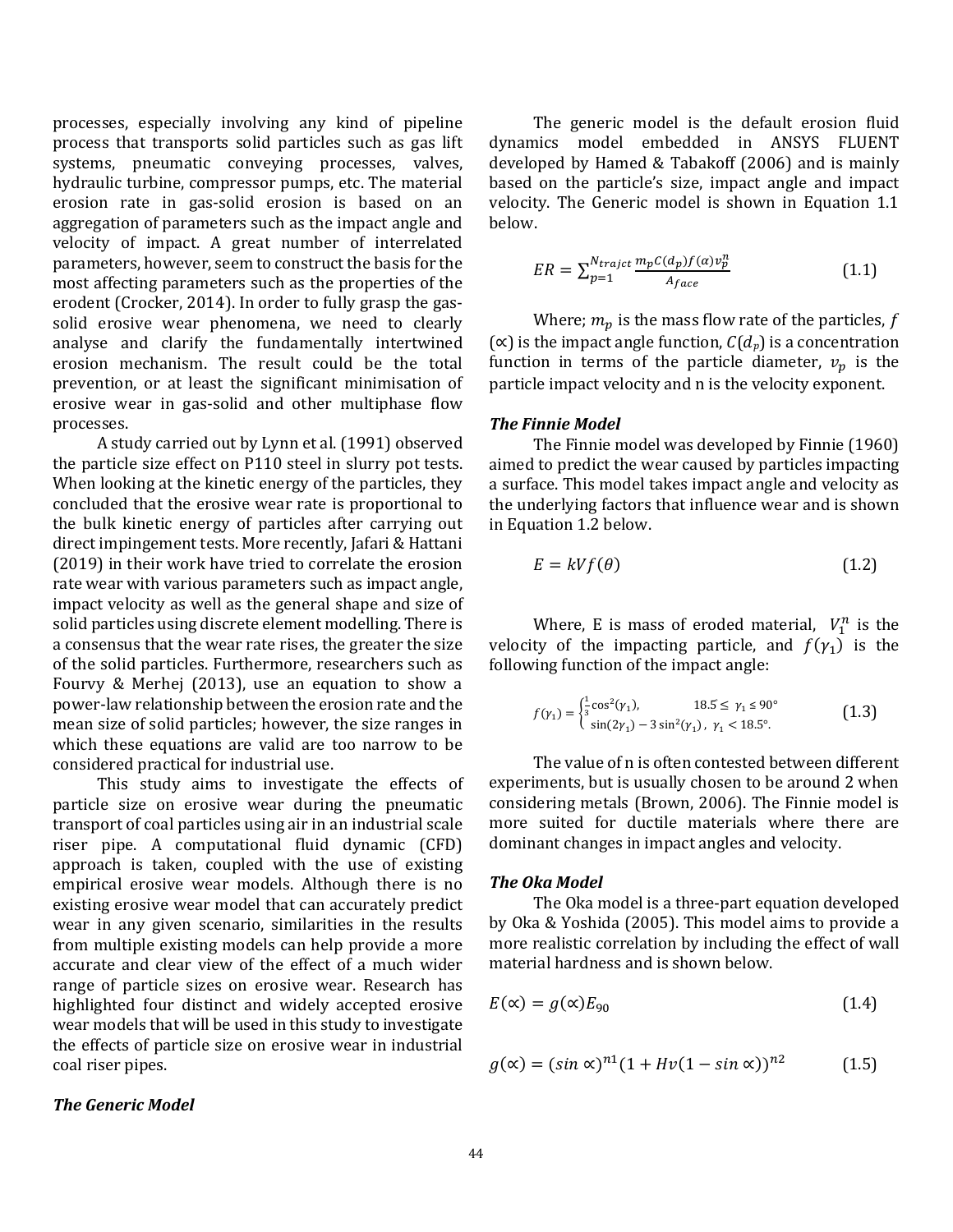$$
E_{90} = K(Hv)^{k1} v^{k2} D^{k3}
$$
 (1.6)

Where,  $E(\alpha)$  is the erosion rate at a specified impact angle and  $g(\alpha)$  is a function of the impact angle and  $E_{90}$  is the erosion rate at a 90o impact angle.

#### *The Mclaury Model*

The McLaury erosion model was developed to predict the erosion rate of solid particles in water; it has been primarily used in slurry flows and is shown in the set of equations below (Mclaury et al., 1996).

$$
E = F B h^k V^n f(\gamma) \tag{1.7}
$$

$$
f(\gamma) = \begin{cases} b\gamma^2 + c\gamma & \gamma \le \gamma_{lim} \\ x \cos^2(\gamma)\sin(w\gamma) + y\sin^2(\gamma) + z & \gamma_{lim} < \gamma \end{cases}
$$
 (1.8)

Where, E is the erosion rate,  $f(y)$  is the function of the impact angle, F is an empirical constant, Bh is the Brinell's hardness of the material, V is the particle impact velocity, k is the material exponent (-0.59 for carbon steel),  $\gamma$  is the impact angle and  $\gamma_{lim}$  is the transition angle. Finally, b, c, n, w, x, y and z are all experimentally derived constants.

## **2. Methodology**

This study aims to investigate the effects of particle size on maximum erosive wear in a typical industrial coal riser pipe for steelmaking industries. Solidworks 18 was used to generate a 3D model of a typical riser pipe used for pneumatic transport of fine coal particles. A diameter of 1.2m, a thickness of 10mm and a total length of 36m of pipe geometry, which is more than enough for a fully developed flow to travel through each of the pipe bends. The material assigned to the pipe geometry was mild steel with a density of 7700kg/m3. The dimensions, materials and properties of the riser were obtained from real life plant data. A labelled diagram of the pipe geometry is outlined In Figure 2.1a below. The 3D model of the riser pipe was uploaded into ANSYS FLUENT 19.1 for meshing and multiphase flow simulations.

Figure 3.1b below shows the mesh constructed for multiphase flow simulation in the test bend. A fine adaptive triangular mesh with an element sizing of 0.1m and the mesh resolution set to 7.



Figure 2.1: a) Labelled diagram of riser pipe generated in Solidworks. b) Illustration of the mesh at Bend 2 for gassolid multiphase flow modelling

An Eulerian-Lagrangian approach was used as the multiphase modelling method to describe the flow within the pipe. The Eulerian model describes the flow of the continuous phase using Reynolds- averaged Navier Stokes (RANS) equations and the Lagrangian approach tracks the behaviour of the secondary phase using discrete phase methods (DPM). The k-epsilon realizable model with scalable wall functions for near wall treatments was used to close the combined RANS equations for the multiphase model; by describing the turbulence within the system. Two-way coupling was also included in the simulation, to consider the exchange of momentum and energy between the discrete and continuous phase. The discrete phase model was turned on and the DPM erosion rate model which includes the Generic, Finnie, Oka and Mclaury models were added to the simulation to analyse the wear rates caused by the particles impacting the pipe's surface. Details of the particle injection are shown in Table 2.1 below. A single particle size was selected, and flow simulations were repeated for particle sizes between  $1 - 850 \mu m$ .

| simulations              |           |
|--------------------------|-----------|
| <b>Injection Type</b>    | Surface   |
| <b>Diameter</b>          | Uniform   |
| <b>Distribution</b>      |           |
| <b>Particle Diameter</b> | $1 - 850$ |
| $(\mu m)$                |           |
| <b>Total Flow Rate</b>   | 12.5      |
| (kg/s)                   |           |
| <b>Velocity</b>          |           |
| Magnitude (m/s)          |           |

Table 2.1: Particle injection details for multiphase flow simulations

The boundary conditions were set as an inlet velocity of 20 m/s for the continuous phase and a pressure outlet of 0 Pag. The no-slip condition was set at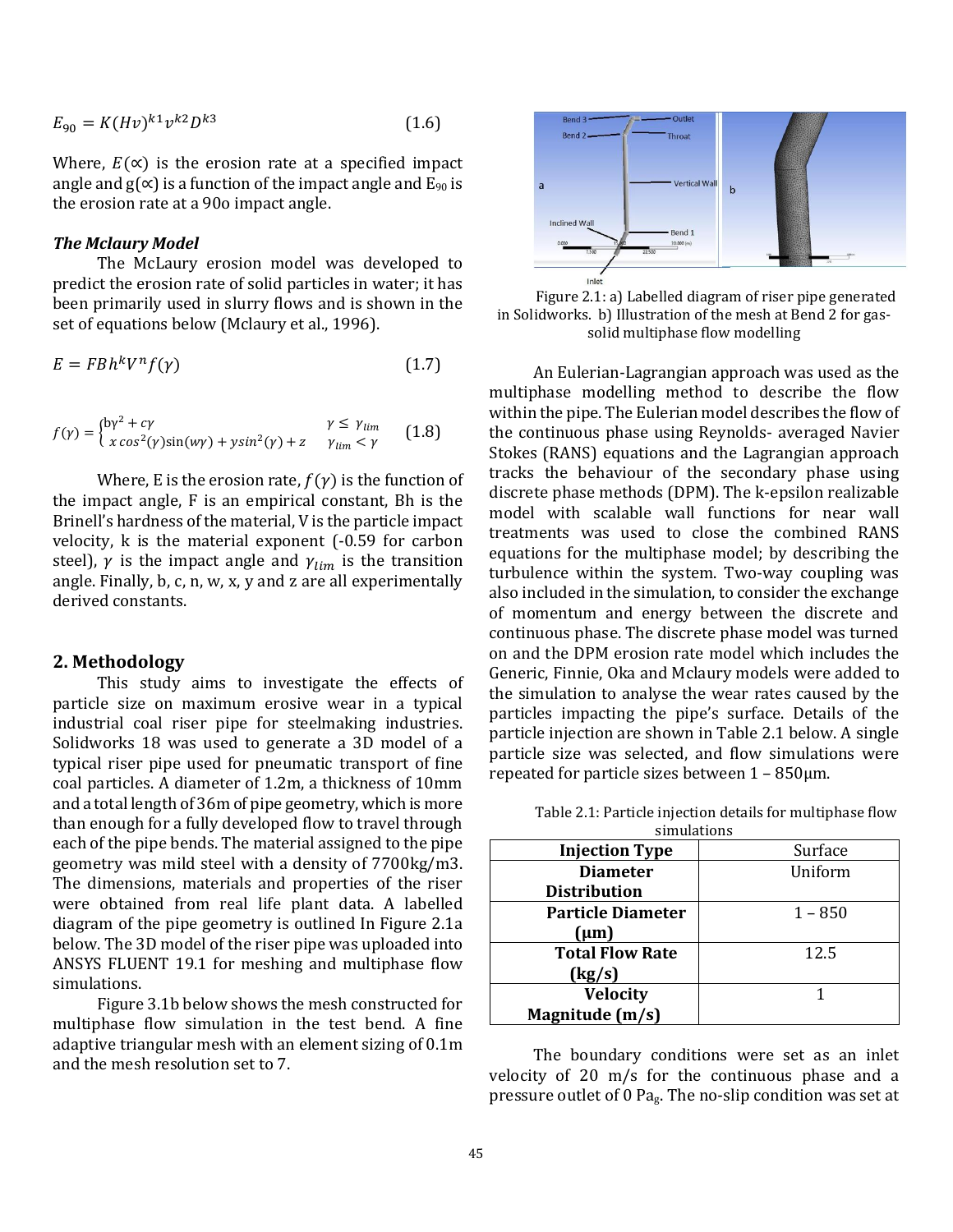the wall. The injected particles were set to reflect off the walls and rebound as many times as possible.

Finally, the solution was initialized using hybrid initialization. The transient simulations were run till a convergence residual of 10-3 and all simulations reached convergence between 350 – 520 iterations.

## **3. Results & Discussion**

The The effect of particle size can be investigated accurately by analyzing the similarities between each of the erosion models. This is done by analyzing how each erosion model predicts the change in erosive wear rate as the particle size is increased. The range of particle sizes investigated was between 1 and 850µm and, It is important to note that the particle shape was not taken into consideration and all particles were modelled to be perfectly spherical. Figure 4.1 shows the plots of particle size against maximum erosion rate for each erosion model.



Figure 3.1: Prediction of effect of particle size on maximum erosion rate using the Generic, Finnie, Mclaury and Oka Models. (Different orders of magnitude on the ordinate to highlight the shape of each model).

The similarities between the curves of each erosion model can be separated into four distinct phases. The first phase shows a relatively small and steady increase in the erosive wear between  $1 - 150 \mu m$ followed by the second phase which shows the sharp increase in the erosive wear rate between 150 and 200 µm. The third phase shows a surprisingly sharp drop in wear between 350 and 450 µm with a subsequently small increase in wear rate at 500 µm before remaining relatively constant until 600 µm. The fourth and final phase shows another decrease in erosive wear rate between 600 and 700 µm followed by a relatively constant wear rate between 700 and 850 µm. It can be argued that the fourth phase is not present for the generic model; however, the generic model predicts erosive wear rates to an order of magnitude that is ten

thousand times less than the other three erosion model which makes it more difficult to notice.

The linear behaviour of the curves in phase one follow the expected results, in that the erosive wear rate would be greater if the particle size is increased. Larger particles possess more kinetic energy and would subsequently have a greater impact when coming into contact with the pipe walls. However, the sudden increase in wear at 200 µm suggests that more complex mechanisms are taking place within the system. Abouel-Kasem (2011) investigated the effects of particle size at similar size ranges on erosive wear in various types of steels using direct impingement experiments and noticed similar behaviour at 200 µm. It was concluded by Abouel-Kasem (2011) that 200 µm could be described as the critical transitional size, where the particles switch from indentation to a more aggressive wear mechanism known as micro-ploughing. However, only the Oka model contains variables that can describe this phenomenon; yet all models were still able to accurately predict the sharp increase in wear at that specific particle size. Hence, this suggests that the sharp increase in erosive wear at 200 µm is largely due to the particle behaviour within the continuous phase rather than particle-wall interactions although, micro ploughing could have second order effects.

The behaviour of the particles within the continuous gas phase can be investigated further by analyzing the Stokes' number of each particle size, which is a dimensionless number that characterizes the suspension of the particles as they travel within the continuous phase. The Stokes number of each particle size was calculated using Equation 4.1 to analyze the behaviour of the particles within the continuous phase, provided by Sehgal (2012).

$$
St = \frac{\rho_p U_f d_p^2}{18\mu_f D} \tag{3.1}
$$

Where, *St* is the Stokes number,  $\rho_p$  is the particle density (1600kg/m3),  $Uf$  is the fluid velocity (20m/s), dp is the particle diameter in m,  $\mu_f$  is the fluid viscosity (0. 000018Pa.s), and D is characteristic length which was set to be the diameter of the riser pipe as 1.2m.

Nguyen et al. (2016) investigated the effect of particle size on erosive wear, caused by a water-sand slurry and investigated the behaviour of the sand particles within the water flow using the Stokes' number. Nguyen et al. (2016) stated that particle sizes with a Stokes' number less than 1 follow the path of the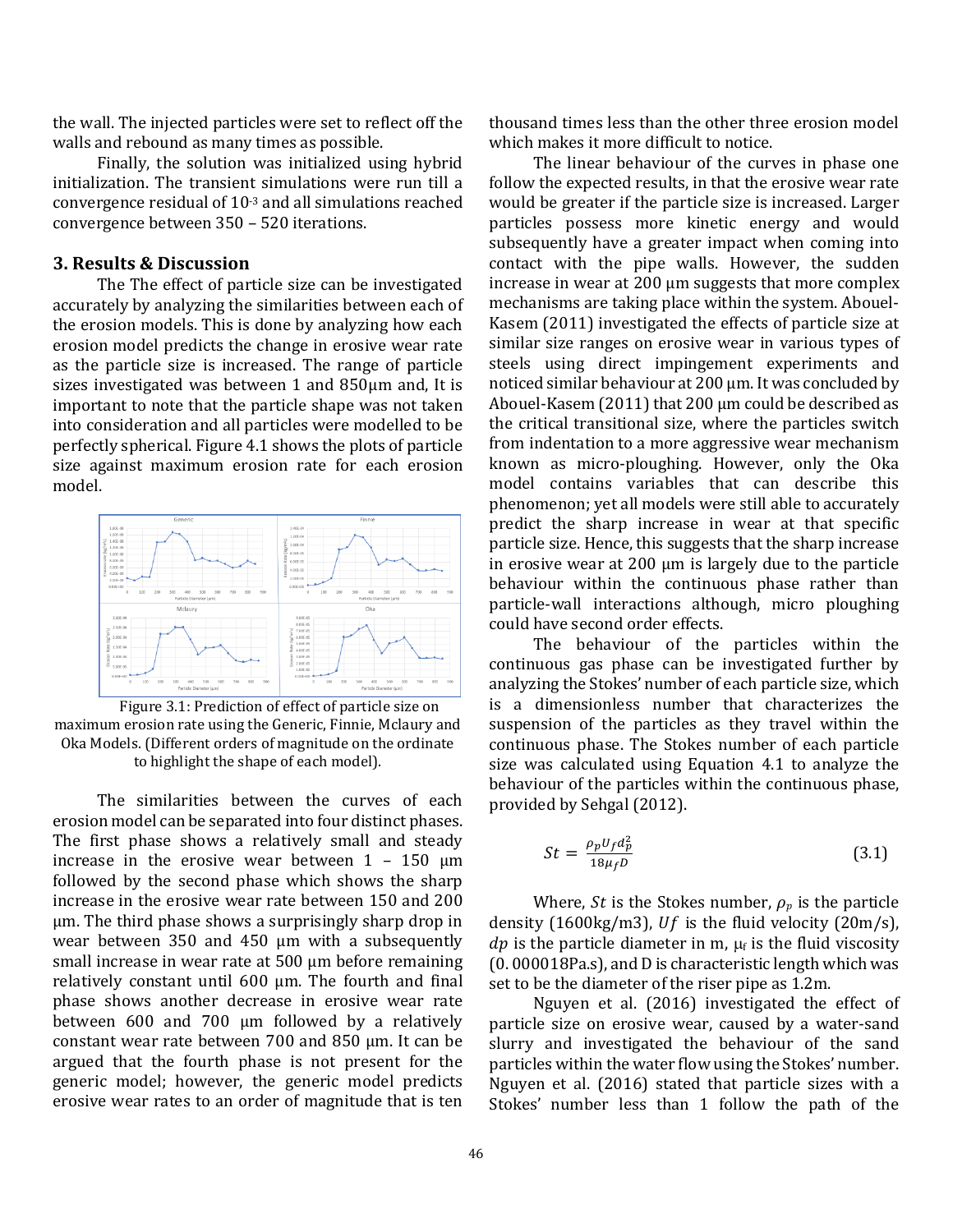continuous phase closely, while particles with a Stokes' number greater than one still follows the path of the continuous phase, but particles begin to escape and fall out of the continuous phase as the Stokes' number increases. Hence, smaller particles travelling through the riser pipe would change their trajectories according to the flow of the gas as they approach a bend, while larger particles are more likely to escape the trajectory of the gas when approaching a bend. This implies that larger particles are more likely to impact the walls of the riser pipe at the bend than smaller particles with a Stokes' number < 1. Figure 3.2 shows the change in Stokes number with an increase in particle size. The curve shows that the Stokes number reaches 1 at around 130 µm hence, at this size some particles begin to fall out of the continuous phase. This is because the carrier fluid becomes unable to entrain all the particles in a continuous flow stream. This suggests that; at 200 µm a substantial number of particles fall out of the continuous gas stream and they possess sufficient kinetic energy to impact the bend walls and cause severe wear. This can be proven further by analysing the number density and kinetic energy of the particle at various sizes just before and after striking the area of maximum erosive wear in the riser pipe.



Figure 3.2: Effect of particle size on the Stokes number.

The number density was calculated using the maximum discrete phase concentration which is measured in FLUENT as the mass of particles per cubic meter of air as it flows through the riser pipe. Equation 3.2 below shows how the number density at each particle size was calculated, which represents the number of particles impacting the riser pipe at the area of maximum erosive wear. It was assumed that the region with the maximum discrete phase concentration corresponded with area of maximum wear.

$$
N_p = \frac{2c_p \dot{Q}_g}{\pi d_p^3 \rho_p} \tag{3.2}
$$

Where,  $Cp$  is the maximum discrete phase mass concentration of coal in a volumetric unit of air,  $\dot{Q}_g$  is the volumetric flowrate of the gas in m3  $\mathcal{S}$ ,  $\mathcal{A}$  is the particle diameter in m and  $\rho p$  is the particle density in kg/m3.

The maximum kinetic energy at each particle size was subsequently calculated by multiplying the number density by the maximum kinetic energy of a single particle traveling through the riser pipe. This is mathematically represented in Equation 4.3 below.

$$
E_{k,max} = \frac{1}{4} \pi \rho_p d_p^3 u_p^2 N_p \tag{3.3}
$$

Where,  $u_p$  is the maximum particle velocity, which was obtained from the transient flow simulations for each particle size and analysing the particle tracks in ANSYS FLUENT.

Figure 3.3 shows the relationship between the maximum kinetic energy of the bulk particles as the particle size increases. There is a significant increase in the maximum kinetic energy between  $100$  and  $200 \mu m$ . This confirms that the particles that are  $200 \mu m$  in size deviate from the gas phase, in relatively more substantial amounts and that they possess significantly higher kinetic energies than particles with Stokes' numbers < 1, causing significantly more erosive wear at that critical size. The behaviour of the maximum kinetic energy with changes in particle size also correlates with the behaviour of the erosive wear rates in Figure 4.1. This suggests that even though larger particles  $> 300 \mu m$ which possess more kinetic energy in a single particle, fewer particles impact the pipe walls due to a significant reduction in number density, causing a reduction in erosive wear. Further research which analyses the particle trajectories near the pipe bend walls is required to confirm this phenomenon.



Figure 3.3: Change in Maximum Kinetic Energy in Relation to the Particle Size.